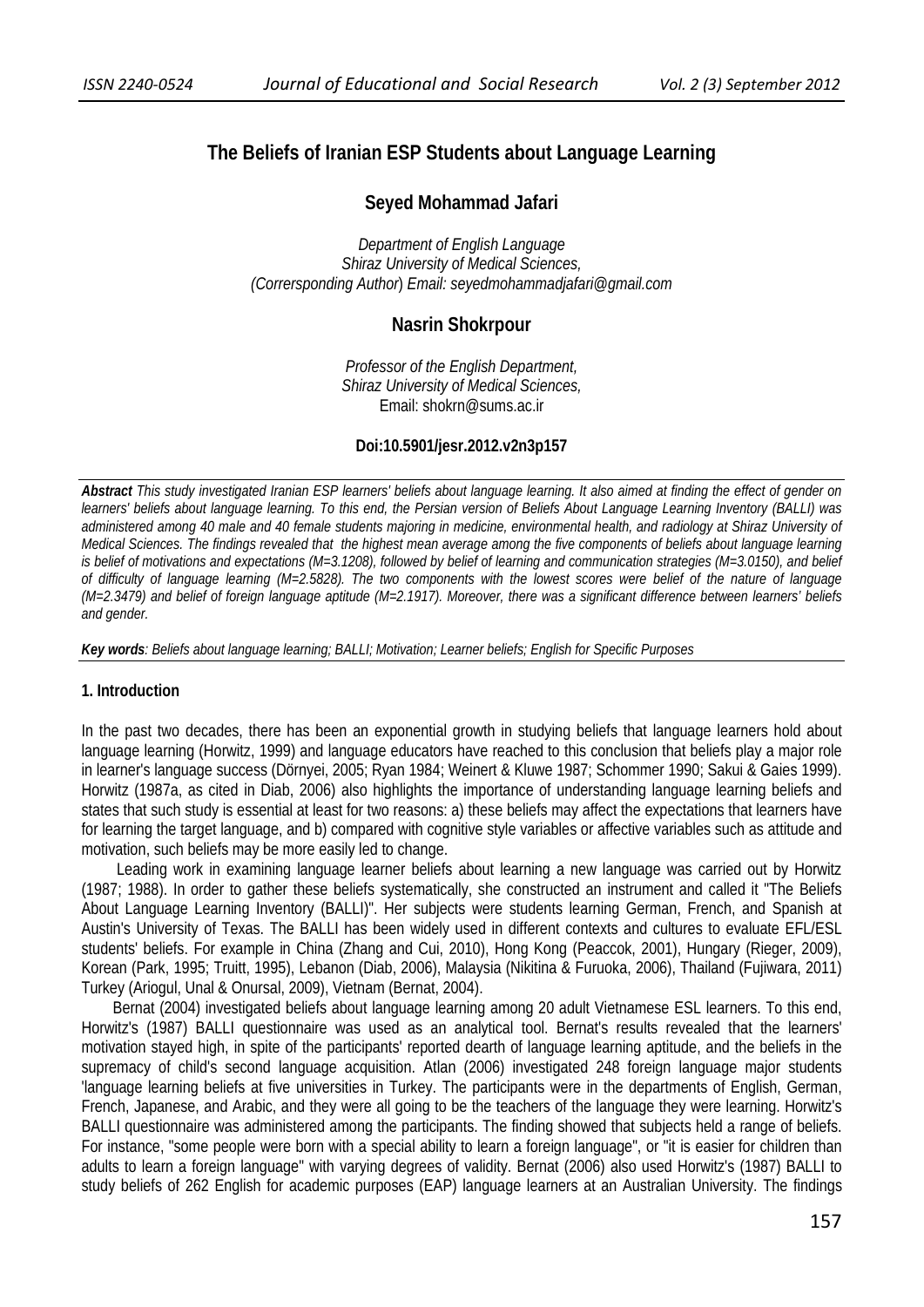were later compared with Siebert's (2003) study which was carried out at institutions of higher education in the Northwest region of the U.S. among 156 EAP learners. The results indicated that beliefs about language learning reported by both study groups were similar in all categories. Bernat regarded this concept that beliefs about language learning differ by contextual setting as a premature conclusion. Rieger (2009) examined beliefs of 109 English and German major freshmen about language learning in Budapest. The instrument employed in the study was a modified Hungarian version of Horwitz's (1987) BALLI. Regarding the analysis of language aptitude, difficulty, approaches, importance of practicing with authentic materials and motivation, the findings indicated significant differences that can be linked to gender and the language studies by the respondents. Zhang and Cui (2010) examined learning beliefs of 90 distance learners in a 3-year undergraduate English program in China. For gathering data, two instruments were used; Cotterall's (1995, 1999) questionnaire and Horwitz's (1987) BALLI. The results showed that the major difficulty in distance learning for most participants was the paucity of communication with teachers and peers. The study also revealed that anxiety and frustration in the distance language learners lessened as they considered more advantages in the autonomous method of learning. Fujiwara (2011) examined Thai EFL university students (N =542) using the 34-statement BALLI questionnaire to measure their language learning beliefs. A five-factor structure was identified for the language learning beliefs held by Thai university students learning EFL through a factor analysis of their responses to the BALLI questionnaire. The five factors were labeled as follows: (a) Factor 1: learning and communication strategies (8 items); (b) Factor 2: important aspects of language learning (6 items); (c) Factor 3: expectations and difficulty of learning English (6 items); (d) Factor 4: nature and aptitude of language learning (9 items); and (e) Factor 5: difficulty and ability of language learning (6 items). Although a substantial body of research has investigated beliefs about language learning of different groups of EFL learners from different cultural backgrounds, to the best knowledge of the researchers, no study has investigated Iranian ESP students' beliefs about language learning. The present study is a response to a recommendation by Horwitz (Personal communication, 2011) that there is a need for carrying out research, in different contexts and cultures, to determine whether beliefs about learning a foreign language that exist in a particular linguistic setting are unique to that setting or common to all linguistic and cultural context. Hence, the present study investigates Iranian ESP students' beliefs about language learning. It also explores the effect of gender on students' beliefs about learning a foreign language as Bernat (2006) states that "there is still paucity in literature on the relationship between language learner beliefs and stable individual differences, such as gender" (p. 80). To fill such gaps, the present study addresses the two following questions:

- 1. What beliefs do ESP students in Iran hold about English language learning?
- 2. Is there any relationship between gender of Iranian ESP students and their beliefs about language learning?

# **2. Method**

# *2.1. Participants*

The setting of the current study was Shiraz University of Medical Sciences in Shiraz. The participants of the study were 80 second-year students majoring in medicine, environmental health, and radiology in the second semester of Iranian academic year 2010/2011. Among all the respondents, 40 were females and 40 were males. Students ranged in age from 19 to 25, with an average of 21.15. All participants were non-native English speakers. The participants were conveniently sampled as going through randomization was not practical. The consent forms of the subjects were obtained before the study began.

# *2.2. Instrumentation*

 The study used Horwitz's (1987) Beliefs About Language Learning Inventory (BALLI) as a research tool in order to examine the subjects' beliefs about English language learning (See Appendix A). The BALLI evaluates beliefs about five language learning areas: (1) Foreign language aptitude, (2) the difficulty of language learning, (3) the nature of language learning, (4) learning and communication strategies and (5) motivations and expectations. The BALLI has 34 items. Thirty two of them offer 5-point Likert-type responses, ranging from "*strongly agree"* to "*strongly disagree"*: Strongly agree (SA)  $= 5$ ; Agree=4; Neither agree nor disagree (N) =3; Disagree (D) =2; Strongly disagree=1. The other two items; 4 and 14, are related to learners' rating of the difficulty level of English, ranging from very difficult, difficult, medium, easy, and very easy, and the amount of time needed to learn English very well. Considering this fact that the major of the participants was not English, the Persian version of the instrument was distributed among the participants. The Persian translation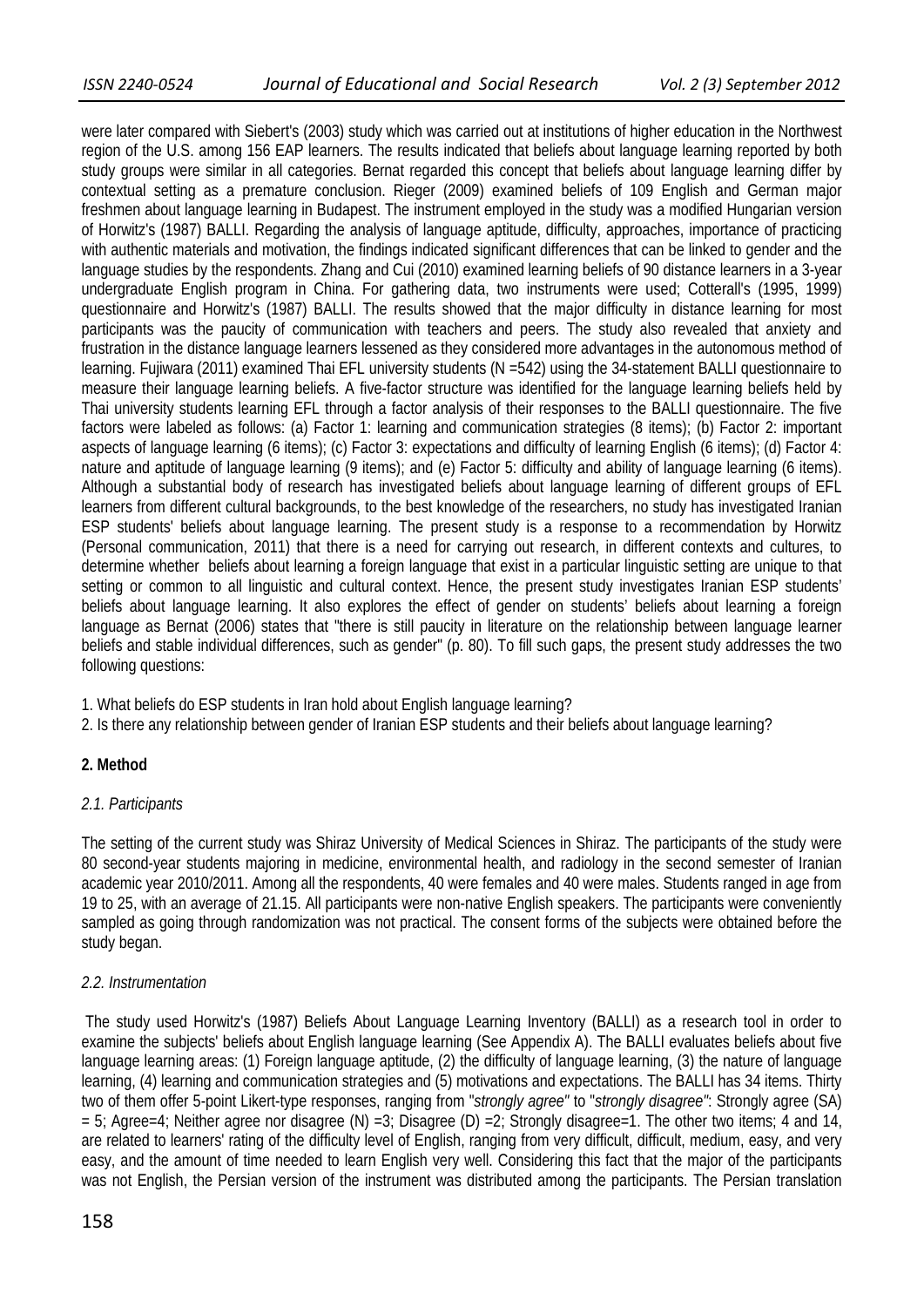was developed through the process of translation and back translation: one of the researchers translated the questionnaire into Persian; the questionnaire was then translated back into English by three M.A. students majoring in EFL at Shiraz Azad University.

### *2.3. Procedure and Data analysis*

Prior to the initiation of the study, the subjects were asked to read the consent form and fill out. Before administering the questionnaire, the researcher guaranteed that he will use pseudonyms to keep the participants' privacy and explained the aim and the nature of the study briefly and instructed the participants on how to respond to the questionnaire. Then, the questionnaire was distributed among the participants after getting permission from the participants' teachers. In order to complete the questionnaire, 30 minutes was allotted. The Cronbach alpha of the Persian version of BALLI administered in this study was 0.85, which was within the acceptable range of reliability. The analyses that were employed for each research question were descriptive statistics and t-test. The analytical procedures employed to explore the research questions were computed using the Statistical Package for Social Sciences (SPSS), version 16.0.

### **3. Results**

*Research question 1:* What are the students' beliefs about learning English language as a foreign language at Shiraz University of Medical Sciences?

| <b>Components</b>                       | Mean   | Standard deviation |  |
|-----------------------------------------|--------|--------------------|--|
| 1. Belief of motivation and expectation | 3.1208 | .42804             |  |
| 2. Belief of learning and communication | 3.0105 | .56099             |  |
| strategies                              |        |                    |  |
| 3. Belief of difficulty of language     | 2.5828 | .41764             |  |
| learning                                |        |                    |  |
| 4. Belief of the nature of language     | 2.3479 | .59663             |  |
| 5. Belief of foreign language aptitude  | 2.1917 | .65555             |  |

**Table 1**. Mean Scores, Standard Deviation of the Five Beliefs about Language Learning

As can be seen in Table 1, the highest mean average among the five components of beliefs about language learning was the belief of motivation and expectations (M= 3.1208), followed by belief of learning and communication strategies (M= 3.0105), and belief of the difficulty of foreign language (M= 2.5828). The two components with the lowest scores were belief of the nature of language (M=2.3479) and belief of foreign language aptitude (M=2.1917)

*Research question 2:* Is there any relationship between gender of Iranian ESP students and their beliefs about language learning?

**Table 2**. Descriptive Statistics and T-Test Results Combined

| Group  | Ν  | Mean   | сn<br>שכ |             | df | sia  |
|--------|----|--------|----------|-------------|----|------|
| Male   | 40 | 2.4787 | 16797    | -111<br>- Q | 78 | .000 |
| Female | 40 | 2.8779 | .22045   |             |    |      |

As far as the impact of gender on BALLI scores is concerned, the results of Table 2 showed statistically significant difference between the male and female participants language learning beliefs ( $t = -9.111$ ,  $p \times 0.05$ ). That is, female participants were more likely than their male counterparts to agree that certain approaches were important in language learning. The results also indicated that female participants had more overall optimistic beliefs about language learning.

# **4. Discussion**

In this section, the research questions presented in this article are dealt with one by one. Each question will be answered based on the findings of the study.

First, regarding the five components of beliefs about language learning, the results revealed that students have the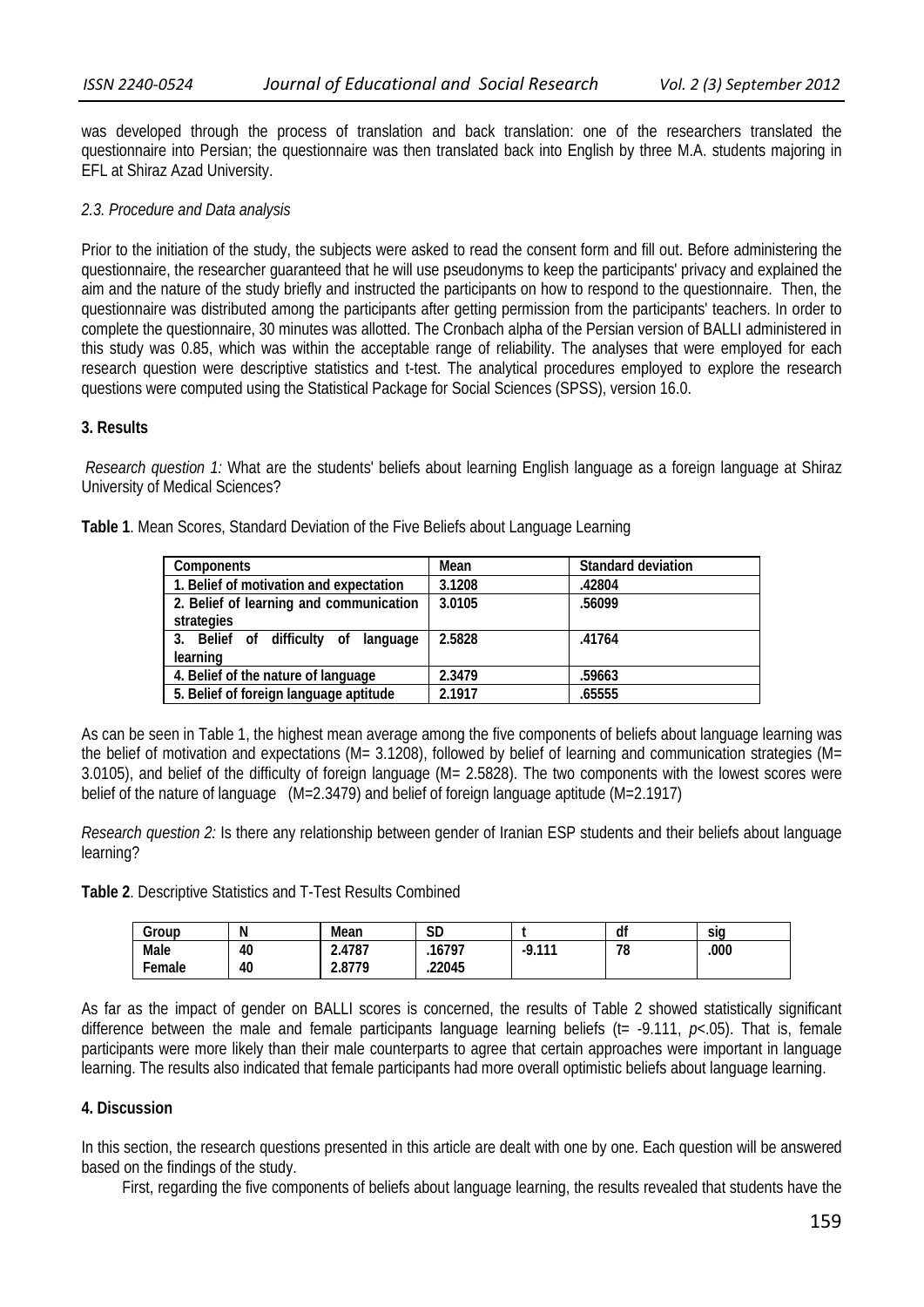strongest belief in motivation and expectations, followed by learning and communication strategies and the nature of language learning. The weakest two factors were belief of the nature of language and belief of foreign language aptitude. This result is consistent with outcomes reported by other researchers who examined language learners' beliefs about language learning in different contexts. For example, Shen (2006) studied junior high school students' beliefs about language learning. Shen reported that belief of motivation and expectations ranked first, while belief of foreign of language aptitude ranked last. Lan (2010) studied Taiwanese 7<sup>th</sup> grades foreign language anxiety, beliefs about language learning and its relationship with their English achievements, the strongest of the five factors affecting language learning beliefs was the belief of motivation and expectations. Sioson (2011) investigated language learning strategies, beliefs about learning English as foreign language, and language anxiety among Philippine EFL students. With regard to beliefs about language learning, participants had a general positive belief about learning the language. Specifically, they had the most positive belief about their motivations and expectations. Gardner and MacIntyre (1991) claims that motivated students are more active in language classes and tasks and are less likely to drop out of language study in the following years. In addition, Gardner (1985) showed that motivation encouraged greater overall effort and results in greater success in terms of language proficiency and achievement. So, for the participants of this study, belief of motivation and expectations played an important role in learning English. Participants also revealed their strong beliefs of learning and communication strategies. Oxford (1990) pointed out that "language learning strategies encourage greater overall selfdirection" (p. 10). Oxford (1990) also stated that "self-directed students gradually gain greater confidence, involvement, and proficiency" (p. 10).

Second, regarding the effects of gender on learners' beliefs about language learning, the results of the present study indicated that gender affect students' belief about learning language. The results revealed that female students were more likely than their male peers to agree that certain approaches were important in language learning. Generally speaking, the finding of the present study is in line with some research that has been carried out in this area. For example, In Bacon and Finnemann's (1992) study females were more motivated and more open to authentic input, they also showed more positive attitude towards target language speakers. Siber (2003) used Horwitz's (1987) BALLI as the tool. The study found significant differences in the beliefs of male and female students. Rieger (2009) also found the existence of gender effect on a number of beliefs factors that were statistically significant. However, this finding contrasts with the results of some other studies in which no significant relation between language learners' beliefs and gender was observed. For example, Tercanlioglu (2005) found no significant difference between male and female participants' language learning beliefs in Turkey. Also, Bernat and LIyod (2007) used BALLI instrument as an analytical tool to investigate the relationship between beliefs about foreign language learning and gender among 155 female and 107 male EFL students. The findings showed that male and female students held similar beliefs about language learning.

### **5. Conclusion**

The present study aimed at investigating Iranian ESP students' beliefs towards English language learning and examining whether or not gender affects students' belief about language learning. The scores of belief of the foreign language aptitude, belief of the difficulty of foreign language, belief of the nature of language learning, belief of learning and communication strategies, and belief of motivation and expectations were 2.1917, 2.5828, 2.3479, 3.0105, and 3.1208 respectively. The highest score was belief of motivation and expectations and the two categories with the lowest scores were belief of the nature of language and belief of foreign language aptitude. Findings also showed that female learners were more likely in agreement about certain approaches that were important in language learning in comparison with male particiapnts. With respect to the results of the present study, a number of pedagogical implications can be provided which might prove useful for language instructors, especially helping them to increase students' level of motivation in English language classrooms. For example, EFL teachers can set goals for students in learning English, provide students knowledge regarding language learning, and inspire students to learn. These techniques may help students to like learning English and improve their English grades. Educators and language teachers may gain further insights in students' English learning situations with the understanding of participants' beliefs about language learning, as Horwitz (1988) suggests that better understanding of students' beliefs of language learning may allow language teachers to better understand students' expectations and satisfactions with their language class. Once students are able to face their beliefs, they may understand their weakness and try to solve the problem. Policy makers may design courses that arouse students' interests, and create curriculum in which students needs and goals are satisfied. By cultivating students' language learning beliefs in class, English language teachers can help students to eliminate their bias toward learning English. Teachers can give opportunities to students to share their own beliefs with peers, discuss language learning beliefs in class, and encourage the positive language learning beliefs. The results of the study may provide English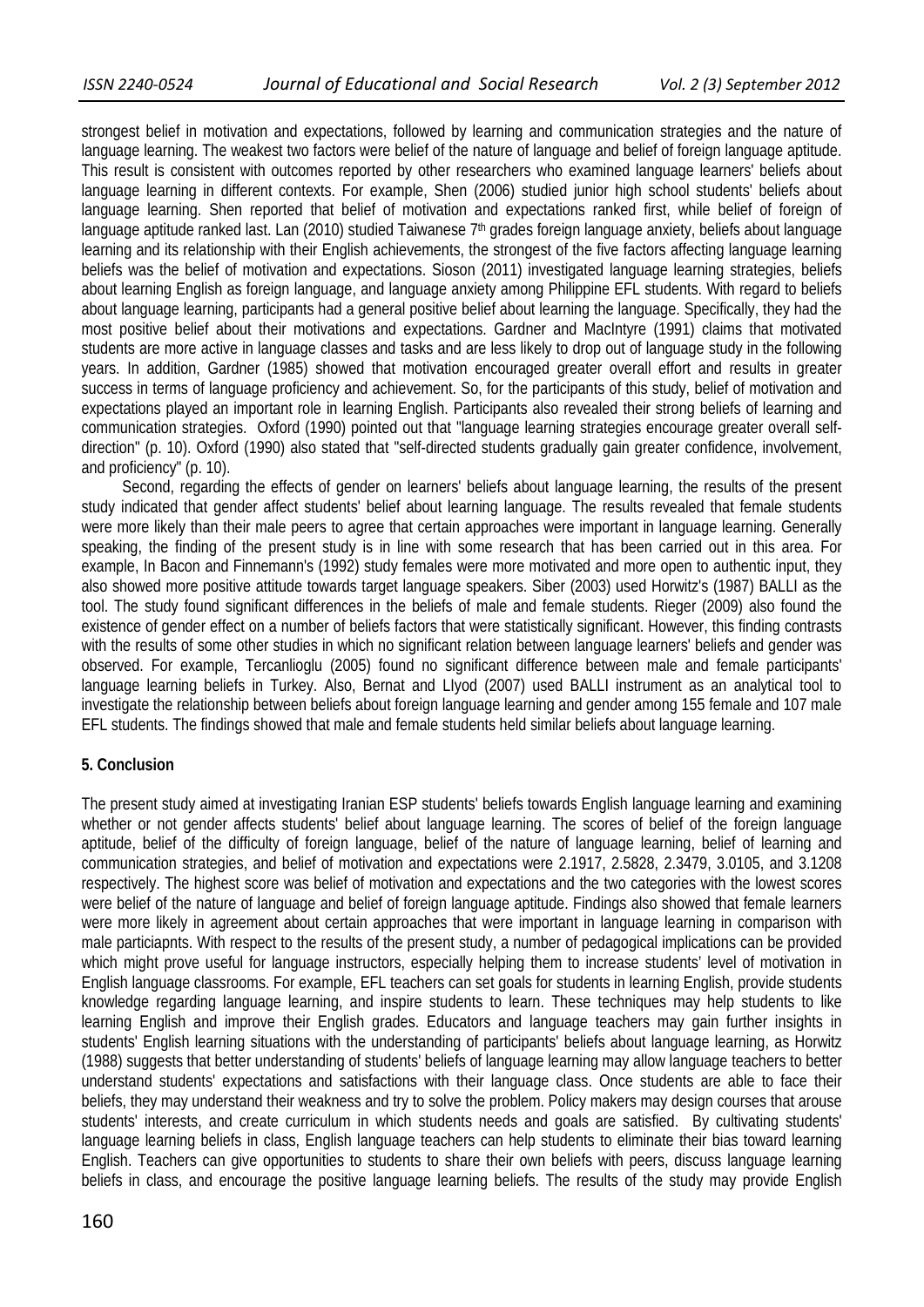language learners a better understanding of their beliefs about language learning. Students may share their beliefs about language learning with parents that could enable parents to have a deeper understanding of their children's language learning beliefs, and help them to improve their language learning.

The present study contains a few limitations. First of all, the number of the participants in this study is relatively small (N= 80) for the findings to be generalized to the whole population of ESP students in Iran. Only ESP students from one university participated in this study.

 Secondly, the present study just used survey approach to elicit students' beliefs, by taking into account the complexity of beliefs about language learning, the combination of multiple sources of data such as interview and observation could increase the validity of the data.

 Last but not least, the present study used the Persian version of original BALLI questionnaire of Horwitz's (1987). Researchers who are interested in employing the BALLI should make a revision of some items. A number of BALLI items are decontextualized and drawing conclusions from them can be difficult. For instance, the items regarding the importance of cultural knowledge, grammar, vocabulary, and translation do not specify the context of learning clearly. The respondents from different learning contexts, EFL and ESL for example, may interpret these items based on different contexts, and thus confound the results.

**Acknowledgments:** The authors would like to thank Professor Horwitz for getting permission the use of the BALLI questionnaire.

#### **Refrences**

- Ariogul, S., Unal, D.C., & Onursal, I. (2009). Foreign language learners' beliefs about language learning: A study on Turkish university students. *Procedia Social and Behavior Sciences,*1, 1500-1506.
- Atlan, M. Z. (2006). Beliefs about language learning of foreign language-major university students. *Australian Journal of Teacher Education,31*(2), 45-52.
- Bacon, S. M., & Finnemann, M. D. (1992). Sex differences in self-reported beliefs about
- foreign language learning and authentic oral and written input. *Language Learning, 42*(4), 471–495.
- Bernat, E. (2004). Investigating Vietnamese ESL learners' beliefs about language learning. *English Australia Journal,* 21(2), 40-54.
- Bernat, E. (2006). Assessing EAP learners' beliefs about language learning in Australian context. *Asian EFL Journal,8(*2), 202-227.
- Bernat, E., & Lloyd, M. (2007). Exploring the gender effect on EFL learners' beliefs about language learning. *Australian Journal of Educational and Developmental Psychology, 7*, 79-91.
- Cotterall, L.S. (1995). Readiness for autonomy: Investigating learner beliefs. *System,*23, 195-205.
- Cotterall, L.S. (1999). Key variables in language learning: what do learners believe about them? *System*, 27, 493-513.
- Diab, R. L. (2006). University students' beliefs about learning English and French in Lebanon. *System,* 34, 80-96.
- Dörnyei, Z. (2005). *The psychology of the language learner: Individual differences in second language ac-quisition*. Mahwah, NJ: Lawrence Erlbaum Associates.
- Fatehi-Rad, N. (2010). *Evaluation of English Students' Beliefs about Learning English as Foreign Language: A Case of Kerman Azad University*. Retrieved on 10<sup>th</sup> September, 2011 from www.pixel-online.net/ICT4LL2010/...pdf/SLA25-Fatehi\_Rad.pdf.
- Fujiwara, T. (2011). Language Learning Beliefs of Thai EFL University Students: Dimensional Structure and Cultural Variations. *Electronic Journal of Foreign Language Teaching, 8*(1), 87-107.
- Gardner, R. C. (1985). *Social Psychology and Second Language Learning***,** London: Edvard Arnold.
- Gardner, R. C. & MacIntyre, P. D. (1991). An instrumental motivation in language study: Who says it isn't effective? *Studies in Second Language Acquisition,* 13, 57-72.
- Hong, K. (2006) *Beliefs about language learning and language learning strategy use in an EFL context: A comparison study of monolingual Korean and bilingual Korean-Chinese university students.* Unpublished doctoral dissertation, University of North Texas.
- Horwitz, E.K. (1987). Surveying student beliefs about language learning. In A.Wenden,
- & J. Rubin (Eds.), *Learner strategies in language learning*. Englewood Cliffs, NJ: Prentice-Hall. (pp.119-129).
- Horwitz, E.K. (1988). The beliefs about language learning of beginning university foreign language students. *The Modern Language Journal, 72*(3), 283-294.
- Horwitz, E.K. (1999). Cultural and situational influences on foreign language learners' beliefs about language learning: A review of BALLI studies. *System, 27*, 557-576.
- Lan, Y. T. (2010). *A study of Taiwanese 7th graders' foreign language anxiety, beliefs about language learning and its relationship with their English achievement.* Unpublished M.A. thesis, Ming Chuan University.
- Nikitina, L. & Furuoka, F. (2006). Re-examining Horwitz's beliefs about language inventory (BALLI) in the Malaysian context. *Electronic Journal of Foreign Language Teaching, 3*(2), 209-219.

Oxford, R. L. (1990). *Language learning strategies: What every teacher should know*. New York: Newbury House.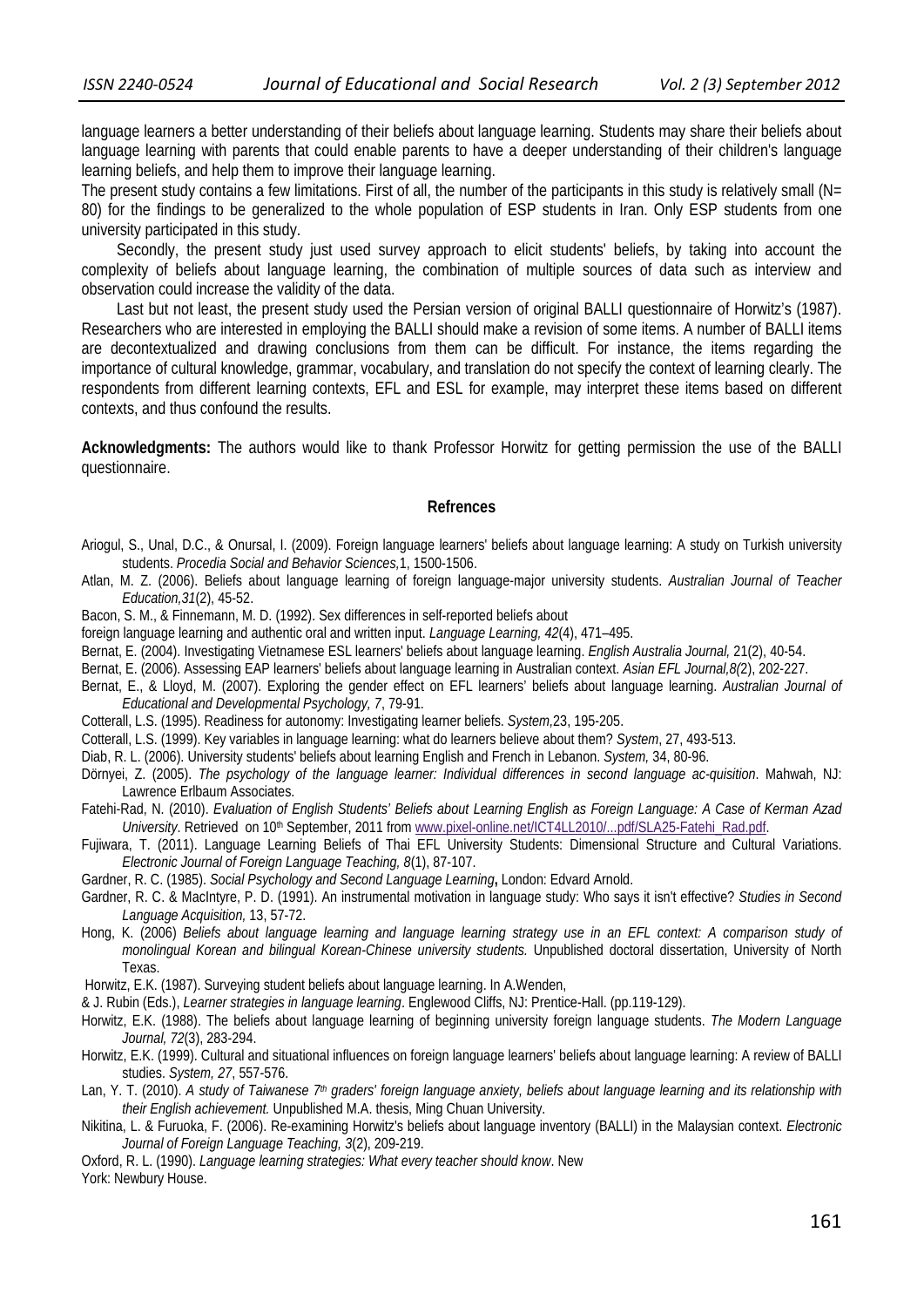- Park, G.P. (1995)*. Language learning strategies and beliefs about language learning of university students learning English in Korea*. Unpublished PhD thesis, The University of Texas at Austin, Austin, TX.
- Peacock, M. (2001). Pre-service ESL teachers' beliefs about second language learning: a

longitudinal study. *System, 29(2)*, 177-195.

- Rieger, B. (2009). Hungarian university students' beliefs about language learning: A questionnaire study. *WoPaLP*, 3, 97-113.
- Ryan, M.P. (1984). Monitoring text comprehension: Individual differences in epistemological standards. *Journal of Educational Psychology,* 76 (2), 248-258.

Sakui, K. & Gaies, S.J. (1999). Investigating Japanese learners' beliefs about language

learning. *System* 27, 473-492.

- Schommer, M. (1990). Effects of beliefs about the nature of knowledge on comprehension. *Journal of Educational Psychology,* 82(3), 498-504.
- Shen, M. C. (2006). *The relationship between beliefs about language learning and learning strategy use of junior high school students.* Unpublished M.A. thesis, Leader University.
- Tercanlioglu, L. (2005). Pre-service EFL teachers' beliefs about foreign language learning and how they relate to gender*. Research in Educational Psychology, 53*(1), 145-162.

Siebert, L.L. (2003). Pre-service EFL teachers' beliefs about foreign language learning*.* 

*The ORTESOL Journal, 21*, 7-39**.** 

- Sioson, I, C. (2011). Language Learning Strategies, Beliefs, and Anxiety in Academic Speaking Task, *Philippine ESL Journal,* 7, 3-27.
- Truitt, S.N. (1995). *Anxiety and beliefs about language learning: a study of Korean university students learning English.* Unpublished PhD thesis, The University of Texas at Austin, Austin, TX.

Victori, M., & Lockhart, W. (1995). Enhancing metacognition in self-directed language learning. *System, 23*, 223- 234

Weinert, F.E. & Kluwe, R.H. (Eds.) (1987). *Metacognition, motivation and understanding.* Hillsdale, NJ: Lawrence Erlbaum.

Zhang, X. & Cui, G. (2010). Learning beliefs of distance foreign language learners in China: A survey study. *System,*38, 30-40.

#### *Appendix A*

#### *The Beliefs about Language Learning Inventory (BALLI)*

**Directions: For each item, indicate whether you (1) strongly agree (2) agree (3) neither agree nor disagree (4) disagree or (5) strongly disagree. For questions 4 and 14, select the number that most closely corresponds to your opinion.** 

- **1.** It is easier for children than adults to learn a foreign language.
- **2.** Some people have a special ability for learning foreign languages.
- **3.** Some languages are easier to learn than others.
- **4.** English is:
- **1.** a very difficult language.
- **2.** a difficult language.
- **3.** a language of medium difficulty.
- **4.** an easy language.
- **5.** a very easy language.
- **5.** People from my country are good at learning foreign languages.
- **6.** I believe that I will learn to speak English very well.
- **7.** It is important to speak English with an excellent pronunciation.
- **8.** It is necessary to know about English-speaking cultures in order to speak English.
- **9.** You shouldn't say anything in English until you can say it correctly.
- **10.** It is easier for someone who already speaks a foreign language to learn another one.
- **11.** It is best to learn English in an English-speaking country.
- **12.** I enjoy practicing English with the Americans I meet.
- **13.** It's o.k. to guess if you don't know a word in English.
- **14.** If someone spent one hour a day learning a language, how long would it for them to learn that language very well?
- **1.** less than a year.
- **2.** 1–2 years.
- **3.** 3–5 years.
- **4.** 5–10 years.
- **5.** You can't learn a language in one hour a day.
- **15.** I have a special ability for learning foreign languages.